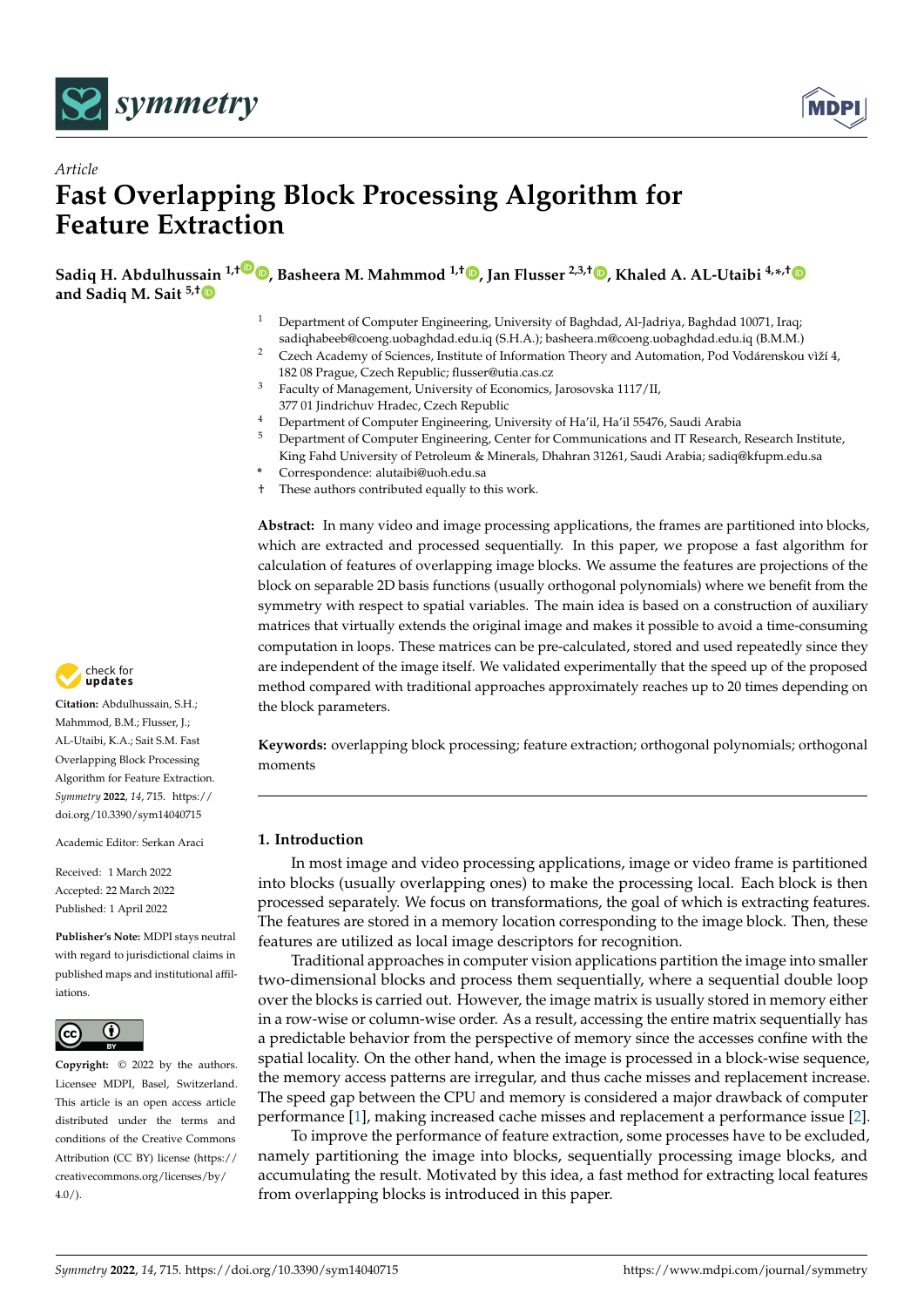The presented method may find applications wherever the block-wise image representation has been used. We refer to a few sample papers where this approach was used in various application areas—in plant biology [\[3\]](#page-11-2), in fingerprint recognition [\[4\]](#page-11-3), in face recognition on infrared images [\[5\]](#page-11-4), in facial expression classification [\[6\]](#page-11-5), in optical flow estimation [\[7\]](#page-11-6), in denoising of medical images [\[8\]](#page-11-7), tamper detection [\[9\]](#page-11-8), image compression [\[10\]](#page-11-9), and in scalable video coding [\[11\]](#page-11-10).

The paper is organized as follows. The main idea of the method is introduced in Section [2.](#page-1-0) In Section [3,](#page-5-0) we present implementation details, complexity analysis, and experimental comparison to traditional approaches.

# <span id="page-1-0"></span>**2. The Proposed Algorithm**

The main idea is to avoid a sequential processing of the blocks, which is usually implemented as a slow "for" loop. We propose special auxiliary matrices that can be pre-computed and and that transfer the sequential processing into a single-step one. Since the auxiliary matrices do not depend on the image content, they can be stored and used repeatedly for different images, which makes the method even more efficient.

Consider image **I** with the size of  $N_y \times N_x$  partitioned into overlapped blocks of size  $S_y \times S_x$  each (as shown in Figure [1\)](#page-2-0), such that the number of blocks is  $B_y \times B_x$ , where  $B_y = \frac{N_y}{S_y-2}$  $\frac{N_y}{S_y-2v_y}$  and  $B_x = \frac{N_x}{S_x-2v_x}$ . Now, let us consider a separable integral transformation with kernel function  $U_{nm}(x, y) = U_n(x)U_m(y)$ . This can stand for Fourier transform, Laplace transform, *z*-transform, cosine transform, and many others, but we are particularly interested in *moment transform*, where  $U_n(x)$  is a polynomial of degree *n* (we refer to [\[12\]](#page-11-11) for more information about polynomials and moments in image analysis). The results of this transformation, which is for a single block *Bij*, are given as

$$
M_{n,m}^{i,j} = \sum_{x=0}^{S_x - 1} \sum_{y=0}^{S_y - 1} U_n(x) U_m(y) B_{i,j}(x, y), \qquad (1)
$$

are called *moments* of the block. We can arrange them into a moment matrix **M** *i*,*j <sup>n</sup>*,*<sup>m</sup>* , where *n* and *m* are the *orders* of the moments.

Clearly, the computation of moments up to the given order can be expressed as a matrix multiplication

<span id="page-1-2"></span><span id="page-1-1"></span>
$$
\mathbf{M}_{n,m}^{i,j} = \mathbf{U}_y \mathbf{B}_{i,j} \mathbf{U}_x^T
$$
 (2)

where  $U_x$  and  $U_y$  represent the matrix of the discretized polynomials  $U_n(x)$  and  $U_m(y)$ , respectively. It is noteworthy that in most programming environments, such as MATLAB and Python, the matrix multiplication is much faster than nested loops thanks to the Intel Math Kernel Library (MKL) [\[13](#page-12-0)[,14\]](#page-12-1).

To compute the moments of all blocks of the image **I** using [\(2\)](#page-1-1), we have

$$
\mathbf{M} = \begin{bmatrix} \mathbf{U}_{y} \mathbf{B}_{1,1} \mathbf{U}_{x}^{T} & \mathbf{U}_{y} \mathbf{B}_{1,2} \mathbf{U}_{x}^{T} & \cdots & \mathbf{U}_{y} \mathbf{B}_{1,B_{x}} \mathbf{U}_{x}^{T} \\ \mathbf{U}_{y} \mathbf{B}_{2,1} \mathbf{U}_{x}^{T} & \mathbf{U}_{y} \mathbf{B}_{2,2} \mathbf{U}_{x}^{T} & \cdots & \mathbf{U}_{y} \mathbf{B}_{2,B_{x}} \mathbf{U}_{x}^{T} \\ \vdots & \vdots & \ddots & \vdots \\ \mathbf{U}_{y} \mathbf{B}_{B_{y},1} \mathbf{U}_{x}^{T} & \mathbf{U}_{y} \mathbf{B}_{B_{y},2} \mathbf{U}_{x}^{T} & \cdots & \mathbf{U}_{y} \mathbf{B}_{B_{y},B_{x}} \mathbf{U}_{x}^{T} \end{bmatrix},
$$
(3)

that can be equivalently rewritten into the form

$$
\mathbf{M} = \begin{bmatrix} \mathbf{U}_{y} & \mathbf{O} & \cdots & \mathbf{O} \\ \mathbf{O} & \mathbf{U}_{y} & \cdots & \mathbf{O} \\ \vdots & \vdots & \ddots & \vdots \\ \mathbf{O} & \mathbf{O} & \cdots & \mathbf{U}_{y} \end{bmatrix} \begin{bmatrix} \mathbf{B}_{1,1} & \mathbf{B}_{1,2} & \cdots & \mathbf{B}_{1,B_{x}} \\ \mathbf{B}_{2,1} & \mathbf{B}_{2,2} & \cdots & \mathbf{B}_{2,B_{x}} \\ \vdots & \vdots & \ddots & \vdots \\ \mathbf{B}_{B_{y},1} & \mathbf{B}_{B_{y},2} & \cdots & \mathbf{B}_{B_{y},B_{x}} \end{bmatrix} \begin{bmatrix} \mathbf{U}_{x} & \mathbf{O} & \cdots & \mathbf{O} \\ \mathbf{O} & \mathbf{U}_{x} & \cdots & \mathbf{O} \\ \vdots & \vdots & \ddots & \vdots \\ \mathbf{O} & \mathbf{O} & \cdots & \mathbf{U}_{x} \end{bmatrix}^{T}.
$$
 (4)

In a shorter notation, Equation [\(4\)](#page-1-2) can be expressed as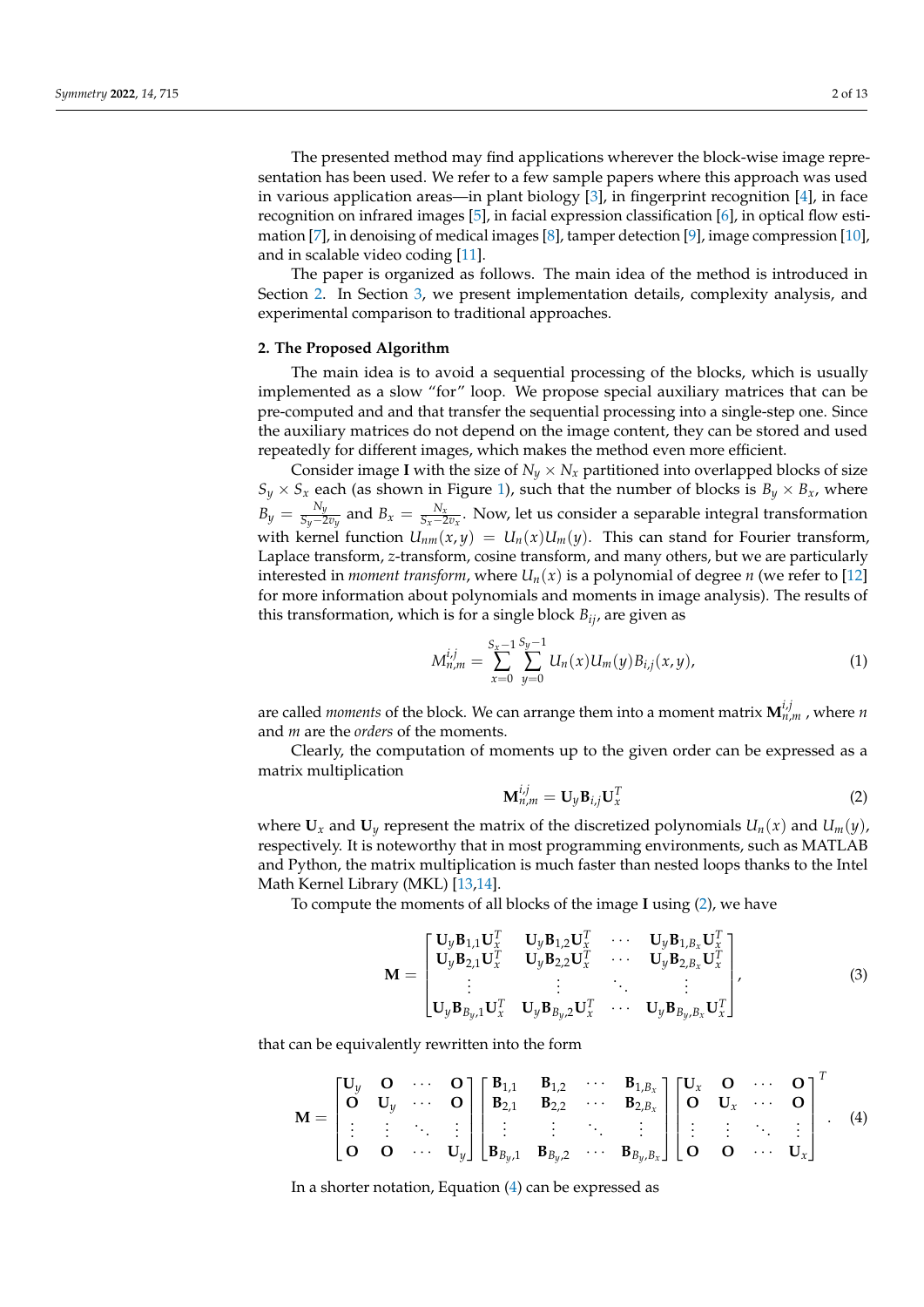<span id="page-2-2"></span>
$$
\mathbf{M} = \mathbf{R}_y \mathbf{I}_\mathbf{B} \mathbf{R}_x^T. \tag{5}
$$

<span id="page-2-0"></span> $d_{\boldsymbol{x}}$  $v_x$  $S_{\rm r}$  $\mathbf{B}_{1,B_x}$  $B_{1,2}$  $\ddotsc$  $B_{1,1}$  $B_{2,1}$ d.,  $B_{2,2}$  $N_{\gamma}$  $\mathbf{B}_{i,j}$  $\vdots$  $\ddot{\cdot}$  $\mathbf{B}_{B_y,1}$  $\mathbf{B}_{B_{y},B_{x}}$ ¥.  $N_{x}$ 

Matrix **I<sup>B</sup>** denotes the so-called *extended image* which is formed by the blocks of the original image *I* arranged in such a way that they do not overlap one another, see Figure [2.](#page-2-1)

**Figure 1.** Image *I* with partitioned blocks.

<span id="page-2-1"></span> $S_{x}$ .  $$  $B_{1,2}$ ...  $B_{1,B_x}$  $\int$  $S_{\gamma}$  $\mathbf{B}_{2,1}$  $B_{2,2}$  $B_{szy}\times B_y$  — ╰╋  $\ddot{\cdot}$  $B_{i,j}$  $\vdots$  $\mathbf{B}_{B_{y},1}$  $\mathbf{B}_{B_y,B_x}$ ∗.  $B_{szx} \times B_x$ 

**Figure 2.** Extended image *I<sup>B</sup>* formed by non-overlapping blocks extracted from *I*.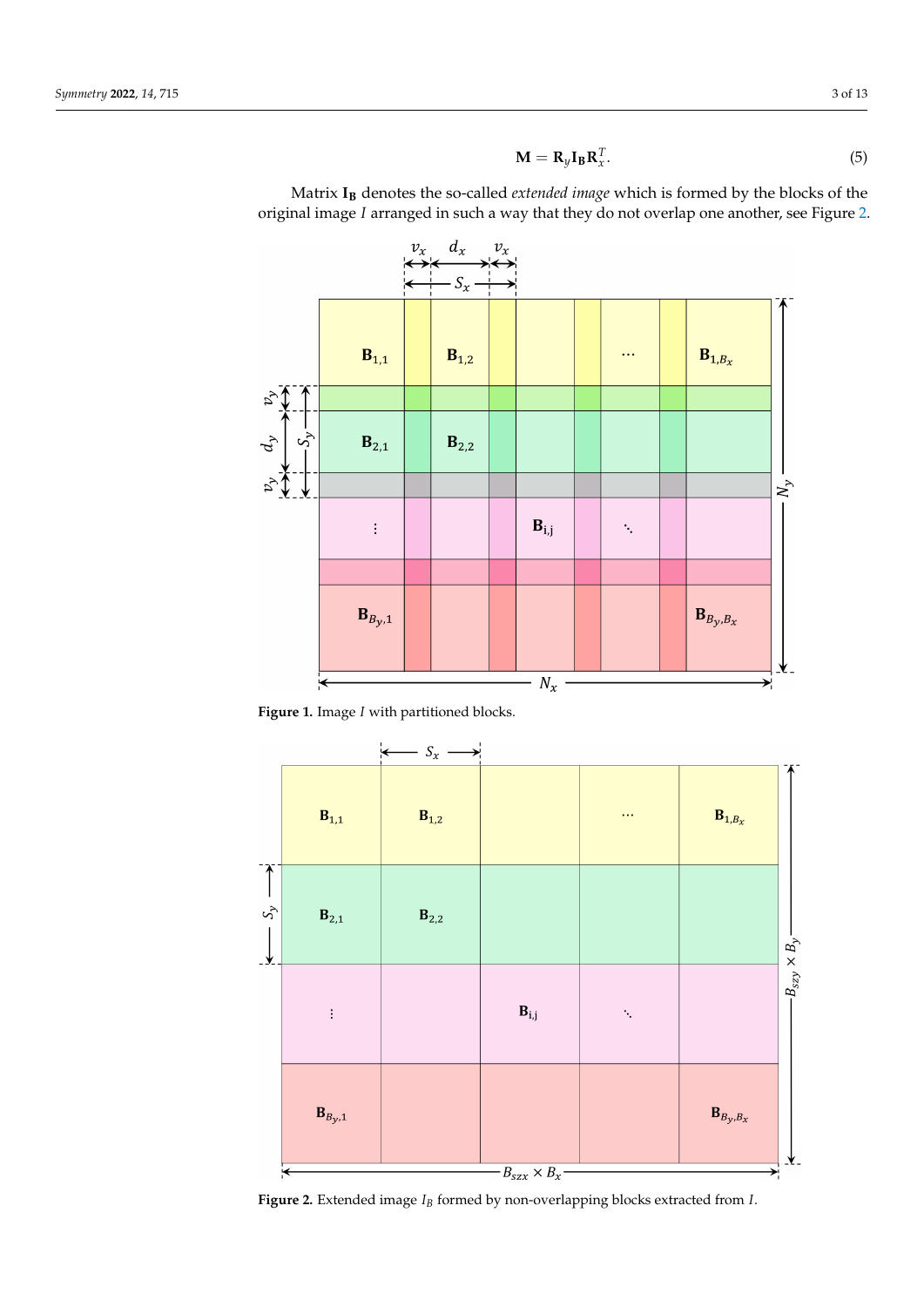An explicit construction of the extended image **I<sup>B</sup>** would be time consuming because we would need to extract each block and shift it into a new location. So, we propose to perform this process implicitly by multiplying *I* with "shift matrices"  $A_x$  and  $A_y$ 

<span id="page-3-0"></span>
$$
\mathbf{I}_{\mathbf{B}} = \mathbf{A}_{y} \mathbf{I} \mathbf{A}_{x}^{T}.
$$
 (6)

Matrix **A**<sub>*α*</sub> (where *α* stands for *x* or *y*) is a rectangular matrix of the size ( $S_\alpha \cdot B_\alpha \times N_\alpha$ ). It is composed of  $B_\alpha$  unit submatrices of the size  $S_\alpha \times S_\alpha$ , which are arranged diagonally, and in horizontal direction they are mutually shifted by *vα*.



Now, the computation of the moments can be performed directly without the necessity of constructing the extended image. Substituting Equation [\(6\)](#page-3-0) into Equation [\(5\)](#page-2-2), we obtain

$$
\mathbf{M} = \mathbf{R}_{y} \left( \mathbf{A}_{y} \mathbf{I} \mathbf{A}_{x}^{T} \right) \mathbf{R}_{x}^{T}
$$
 (8)

which can be further simplified to the form

<span id="page-3-1"></span>
$$
\mathbf{M} = \mathbf{Q}_y \mathbf{I} \mathbf{Q}_x^T \tag{9}
$$

where  $Q_x = R_x A_x$  and  $Q_y = R_y A_y$ .

Equation [\(9\)](#page-3-1) performs the main result of the paper. The moments of all blocks of *I*, arranged into a matrix **M** (see Figure [3\)](#page-4-0), can be calculated by a single matrix multiplication, without any loops over the blocks and without construction of the extended image. The matrices  $\mathbf{Q}_x$  and  $\mathbf{Q}_y$  depend only on the polynomial basis functions and on the block size and overlap but do not depend on the image *I* at all. So, they can be pre-computed only once and used repeatedly. Moreover, in most block-wise representations the blocks are squares, their overlap is the same, and the kernel functions of the transform are the same in both directions. Under these circumstances, the computation simplifies even more as we have  $\mathbf{A}_x = \mathbf{A}_y$  and  $\mathbf{R}_x = \mathbf{R}_y$ .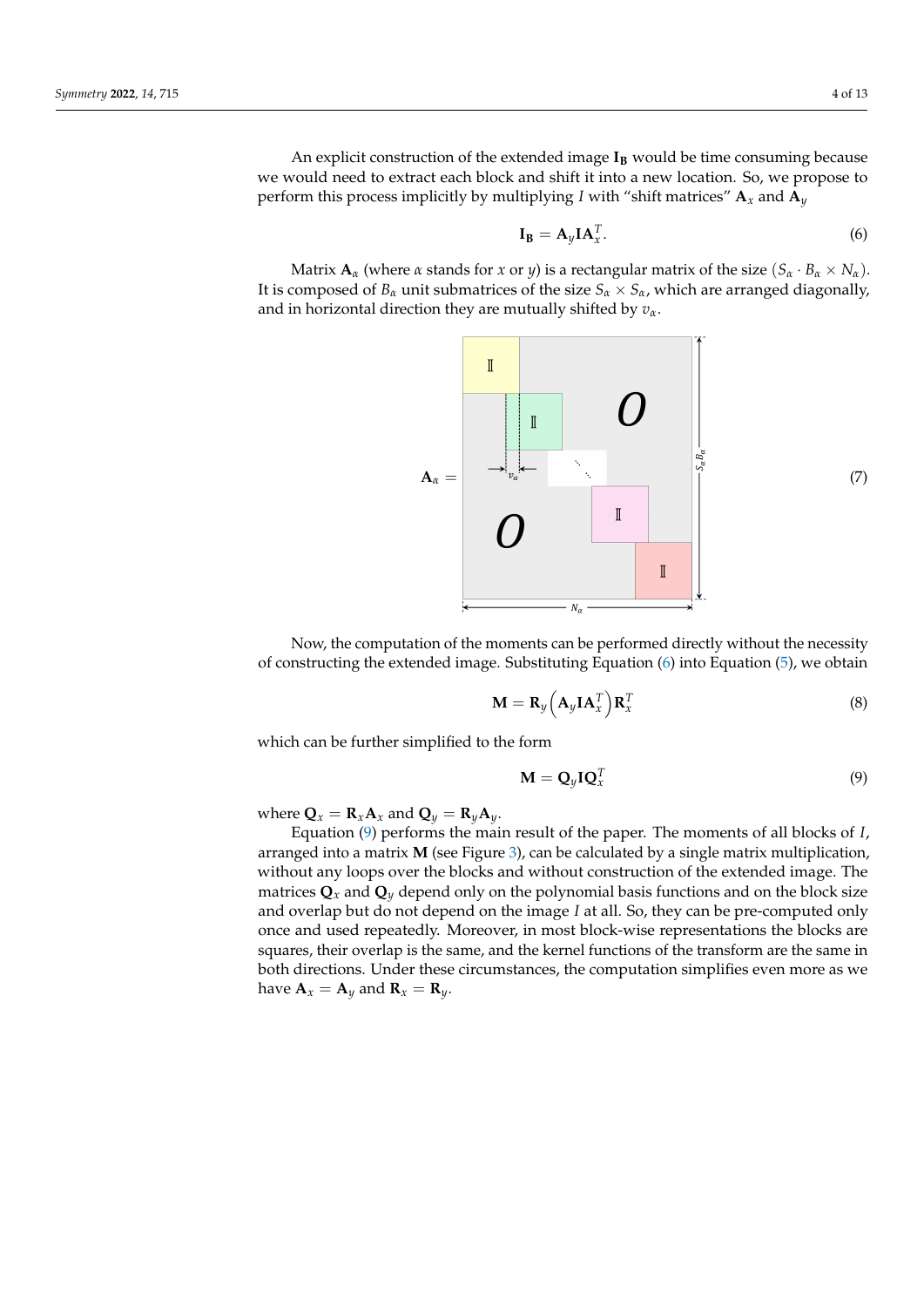<span id="page-4-0"></span>

**Figure 3.** The matrix of moments of the original blocks.

Note that the proposed method is not restricted to 2D images. It can be generalized for 3D signals by introducing a third matrix **A***z*. Then, the algorithm performs analogously to the 2D case, as can be seen from the flowchart in Figure [4](#page-5-1) (for more elucidation, see Algorithm [1\)](#page-4-1).

```
Algorithm 1 Generate auxiliary matrices for moment computation.
     Input: Nα, vα, Sα
                Nα represents the size of the signal.
                v_{\alpha} represents the overlap size.
                Sα represents the block size. Output: Qα
  1: B_{\alpha} = \frac{N_{\alpha}}{S_{\alpha}-2v_{\alpha}}. Compute number of blocks Bα
 2: SB = S_{\alpha} B_{\alpha}<br>
3: Initialize A_{\alpha} b Total length of vector<br>
\triangleright Generate the matrix A_{\alpha}3: Initialize Aα . Generate the matrix Aα
 4: for i = 1 : N_{\alpha} do<br>5: for j = 1 : SBfor j = 1 : SB do
  6: if i = \left( (j - \lceil j / S_{\alpha} \rceil) 2 v_{\alpha} \right) then
  7: A<sub>α</sub>(i, j) = 18: end if
 9: end for
10: end for
11: Generate polynomial matrices Uα
12: \mathbf{R}_{\alpha} = \mathbb{I} \otimes \mathbf{U}_{\alpha}13: Q_{\alpha} = R_{\alpha} A_{\alpha}
```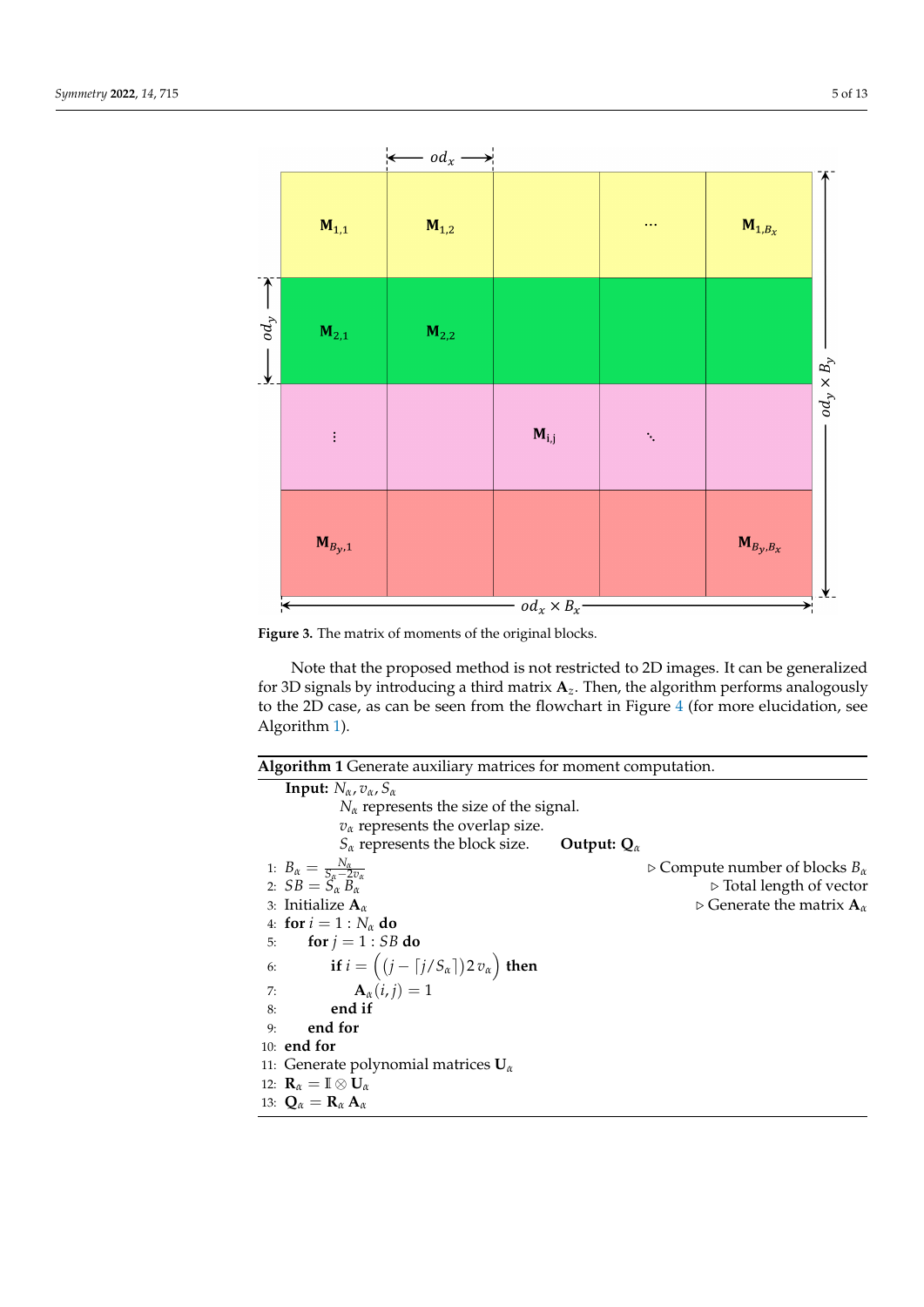<span id="page-5-1"></span>

**Figure 4.** The proposed algorithm to generate the matrices for overlapped block processing.

## <span id="page-5-0"></span>**3. Performance Analysis**

In this section, we present implementation details and an experimental analysis of the proposed algorithm. First, the computation cost analysis is presented to show the effectiveness of the proposed algorithm. Second, several numerical experiments are performed on various public datasets and the performance is compared with traditional methods. Finally, we present a similar experiment with 3D objects.

## *3.1. Computation Cost Analysis*

In this section, we compare the computing complexity of our algorithm to traditional methods. The implementation of the proposed algorithm consists of the four following steps (which are described in Algorithms [1](#page-4-1) and [2\)](#page-5-2):

- 1. Input user-defined parameters: image size, block size, overlap size, polynomial basis, and maximum moment order.
- 2. Matrices **U***α*, **R***α*, and **A***<sup>α</sup>* are generated.
- 3. Matrices **Q***<sup>α</sup>* are calculated.
- 4. The moment matrix **M** is computed using [\(9\)](#page-3-1).

For the traditional algorithms used in [\[15,](#page-12-2)[16\]](#page-12-3), the procedure is described in Algorithm [3.](#page-6-0) Our hypothesis is that Step 3 of the traditional algorithms, which contains a "for" loop that must be run  $B_y \cdot B_x$  times is a bottleneck which makes the calculation slow. Below, we verify this hypothesis experimentally for various setups of the input parameters and various images (see Algorithm [2\)](#page-5-2).

<span id="page-5-2"></span>

| Algorithm 2 Moment computation using the proposed overlap block processing.                            |
|--------------------------------------------------------------------------------------------------------|
| Input: Image I with parameters $N_x$ , $Ny$ , $S_x$ , $S_y$ , $v_x$ , and $v_y$                        |
| $N_x$ and $N_y$ represent the size of the image.                                                       |
| $S_x$ and $S_y$ represent the block size in the <i>x</i> and <i>y</i> directions.                      |
| $v_x$ and $v_y$ represent the overlap size in the x and y directions.                                  |
| Output: M                                                                                              |
| 1: Generate polynomial matrices $\mathbf{Q}_x$ and $\mathbf{Q}_y$ using Algorithm 1                    |
| 2: for each image in the dataset do                                                                    |
| 3: $\mathbf{M} = \mathbf{Q}_{\nu} \mathbf{I} \mathbf{Q}_{x}^{T}$<br>$\triangleright$ Computing moments |
| 4: end for                                                                                             |

#### *3.2. Numerical Experiments*

In the first experiments, we used the well-known "boat" image, see Figure [5.](#page-6-1) The experiment was repeated 10 times with different values of image sizes ( $128 \times 128$ ,  $256 \times 256$ , and  $512 \times 512$ ), different block sizes (8, 16, and 32), and different overlaps.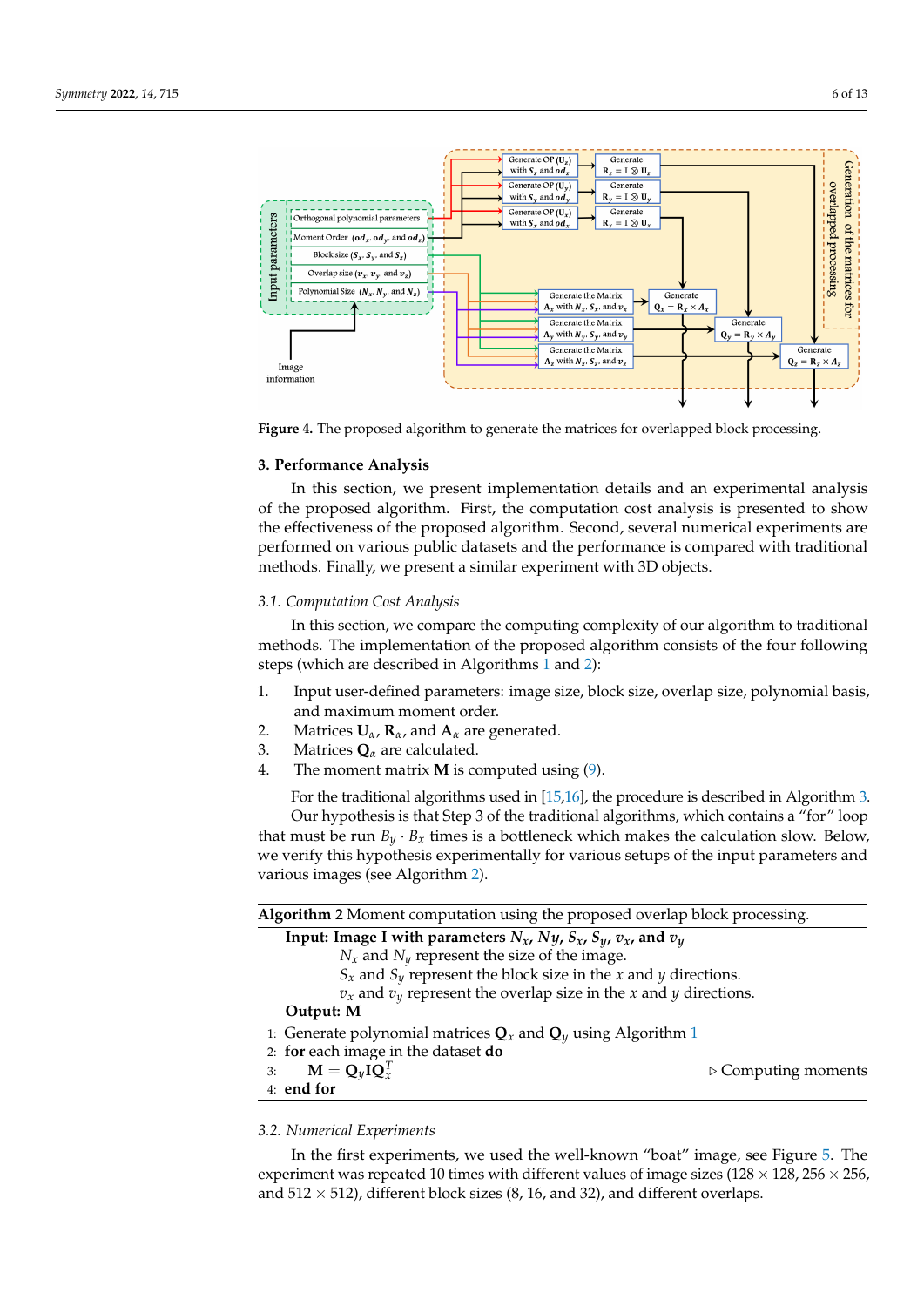<span id="page-6-1"></span>

**Figure 5.** Test image used in the experiment.

Table [1](#page-7-0) depicts the computational time for image size of  $128 \times 128$ . In addition, Table 1 includes the speed-up ratio between the proposed algorithm and existing works in [\[15,](#page-12-2)[16\]](#page-12-3) (see Algorithm [3\)](#page-6-0). The results show that the time required to compute the moments using the proposed algorithm is less than the existing works [\[15](#page-12-2)[,16\]](#page-12-3) for all values of tested moment orders (2, 4, and 8). In addition, the reported improvement (speed-up ratio) shows that the proposed algorithm outperforms the existing works.

<span id="page-6-0"></span>

| Algorithm 3 Moment computation using the traditional overlap block processing.                                                                  |  |  |  |  |  |  |  |  |  |
|-------------------------------------------------------------------------------------------------------------------------------------------------|--|--|--|--|--|--|--|--|--|
| Input: Image I with parameters $N_x$ , $Ny$ , $S_x$ , $S_y$ , $v_x$ , and $v_y$                                                                 |  |  |  |  |  |  |  |  |  |
| $N_x$ and $N_y$ represent the size of the image.                                                                                                |  |  |  |  |  |  |  |  |  |
| $S_x$ and $S_y$ represent the block size in the x and y directions.                                                                             |  |  |  |  |  |  |  |  |  |
| $v_x$ and $v_y$ represent the overlap size in the x and y directions.                                                                           |  |  |  |  |  |  |  |  |  |
| Output: M                                                                                                                                       |  |  |  |  |  |  |  |  |  |
| 1: Generate polynomial matrices $U_x$ and $U_y$                                                                                                 |  |  |  |  |  |  |  |  |  |
| 2: $B_x = \frac{N_x}{S_x - 2v_x}$<br>$\triangleright$ Compute number of blocks in the x direction                                               |  |  |  |  |  |  |  |  |  |
| 3: $B_y = \frac{N_y}{S_y - 2v_y}$<br>$\triangleright$ Compute number of blocks in the <i>y</i> direction                                        |  |  |  |  |  |  |  |  |  |
| 4: for each image in the dataset do                                                                                                             |  |  |  |  |  |  |  |  |  |
| for i do=1 to $B_x$<br>5:                                                                                                                       |  |  |  |  |  |  |  |  |  |
| <b>for</b> j <b>do</b> =1 to $B_v$<br>6:                                                                                                        |  |  |  |  |  |  |  |  |  |
| Compute start and end indices ( $x_{start}$ , $x_{end}$ , $y_{start}$ , $y_{end}$ ) for block $\mathbf{B}_{i,j}$<br>7:                          |  |  |  |  |  |  |  |  |  |
| Extract block $B_{i,j}$<br>8:                                                                                                                   |  |  |  |  |  |  |  |  |  |
| $\mathbf{M}^{i,j} = \mathbf{U}_\mathbf{y} \, \mathbf{B}_{i,j} \, \mathbf{U}_\mathbf{x}$<br>9:<br>$\triangleright$ Compute moment for each block |  |  |  |  |  |  |  |  |  |
| end for<br>10:                                                                                                                                  |  |  |  |  |  |  |  |  |  |
| end for<br>11:                                                                                                                                  |  |  |  |  |  |  |  |  |  |
| 12: end for                                                                                                                                     |  |  |  |  |  |  |  |  |  |

It is noteworthy that the speed-up factor decreases as the moment order increases. This is because our algorithm does not alter the moment computation itself, it only efficiently handles the blocks. For high-order moments, their computation takes more and more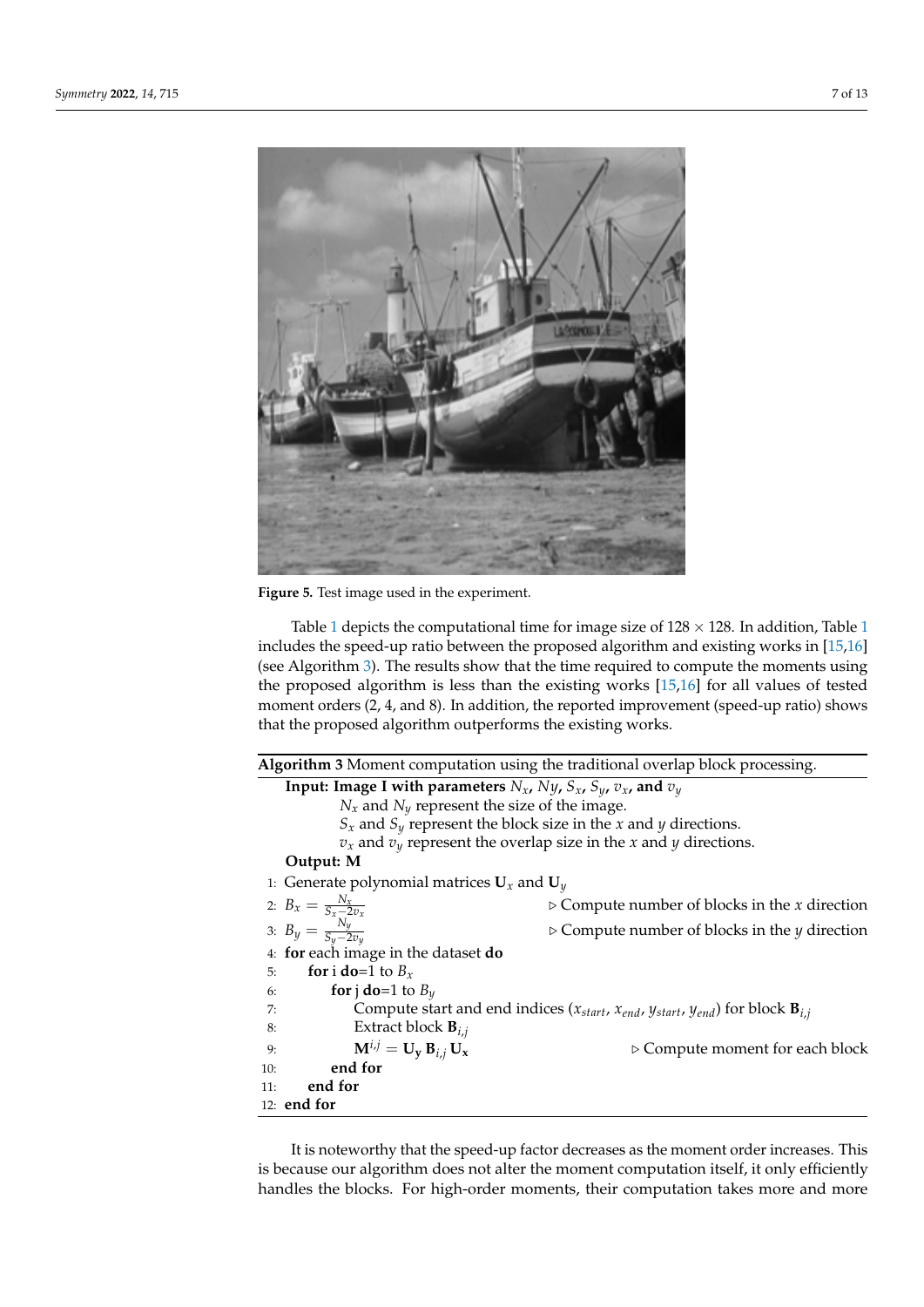time and the impact of block handling is not so apparent. However, in most practical applications one usually works with low-order moments only.

|                   |                         |                     | $Order = 2$          |             |                     | $Order = 4$          |             |                     | $Order = 8$          |             |
|-------------------|-------------------------|---------------------|----------------------|-------------|---------------------|----------------------|-------------|---------------------|----------------------|-------------|
| <b>Block Size</b> | Overlap Size            | Traditional [15.16] | Time (Proposed) msec | Improvement | Traditional [15,16] | Time (Proposed) msec | Improvement | Traditional [15,16] | Time (Proposed) msec | Improvement |
| $\,8\,$           | $\boldsymbol{0}$        | 3.15                | 0.12                 | 26.25       | 3.26                | 0.15                 | 21.73       | 3.32                | 0.26                 | 12.77       |
| 8                 | $\mathbf{1}$            | 2.87                | 0.05                 | 57.40       | 2.92                | 0.07                 | 41.71       | 3.18                | 0.16                 | 19.88       |
| 8                 | $\overline{2}$          | 2.92                | 0.04                 | 73.00       | 2.95                | 0.08                 | 36.88       | 3.07                | 0.15                 | 20.47       |
| 8                 | $\overline{\mathbf{4}}$ | 3.20                | 0.05                 | 64.00       | 3.26                | 0.08                 | 40.75       | 3.25                | 0.17                 | 19.12       |
| 16                | $\boldsymbol{0}$        | 1.06                | 0.02                 | 53.00       | 1.03                | 0.04                 | 25.75       | 1.04                | 0.07                 | 14.86       |
| 16                | $\mathbf{1}$            | 1.22                | 0.03                 | 40.67       | 1.54                | 0.05                 | 30.80       | 1.24                | 0.07                 | 17.71       |
| 16                | $\mathbf 2$             | 1.35                | 0.03                 | 45.00       | 1.51                | 0.05                 | 30.20       | 1.25                | $0.07\,$             | 17.86       |
| 16                | 4                       | 1.41                | 0.03                 | 47.00       | 1.30                | 0.05                 | 26.00       | 1.31                | 0.07                 | 18.71       |
| 16                | 8                       | 1.37                | 0.03                 | 45.67       | 1.37                | 0.05                 | 27.40       | 1.39                | 0.09                 | 15.44       |
| 32                | $\boldsymbol{0}$        | 0.56                | 0.01                 | 56.00       | 0.57                | 0.02                 | 28.50       | 0.58                | 0.04                 | 14.50       |
| 32                | $\mathbf{1}$            | 0.77                | 0.02                 | 38.50       | 0.82                | 0.03                 | 27.33       | 0.80                | 0.04                 | 20.00       |
| 32                | $\overline{2}$          | 0.79                | 0.02                 | 39.50       | 0.80                | 0.03                 | 26.67       | 0.82                | 0.05                 | 16.40       |
| 32                | 4                       | 0.81                | 0.02                 | 40.50       | 0.86                | 0.03                 | 28.67       | 0.83                | 0.05                 | 16.60       |
| 32                | 8                       | 0.87                | 0.02                 | 43.50       | 0.90                | 0.03                 | 30.00       | 0.92                | 0.05                 | 18.40       |
| 32                | $16\,$                  | 0.98                | 0.02                 | 49.00       | 0.99                | 0.04                 | 24.75       | 1.10                | 0.06                 | 18.33       |
|                   | Average Improvement     |                     |                      | 47.93       |                     |                      | 29.81       |                     |                      | 17.40       |

<span id="page-7-0"></span>**Table 1.** Computation time comparison for image size of  $128 \times 128$ .

We also repeated this series of experiments for images of the size  $256 \times 256$ ,  $512 \times 512$ , and  $1024 \times 1024$  pixels. The results are summarized in Tables [2–](#page-8-0)[4,](#page-9-0) respectively. We can observe that the results are consistent, but the overall improvement for the given block size decreases as the image size increases. This is probably because the auxiliary matrices in our algorithm are large and their multiplication is not as fast as in the case of smaller images.

In the second experiment, two different datasets have been employed—the ORL and FEI facial datasets. The ORL face database, obtained from AT&T [\[17\]](#page-12-4), has been used by many researchers for evaluation purposes. It includes 40 distinct classes (persons). Each class contains 10 images which were taken at different positions and lighting conditions. The size of each image is  $92 \times 112$  pixels [\[18\]](#page-12-5).

We calculated the block moments of all ORL images using the proposed method and the reference method. We ran the experiment ten times and calculated the average time. We used the blocks of the size  $20 \times 16$  with the overlap  $(0,0)$ ,  $(2,2)$ , and  $(4,4)$ . The results are reported in Table [5;](#page-10-0) the time in milliseconds is an average over 10 runs and all images. As in the previous experiment, we witness a significant speed up.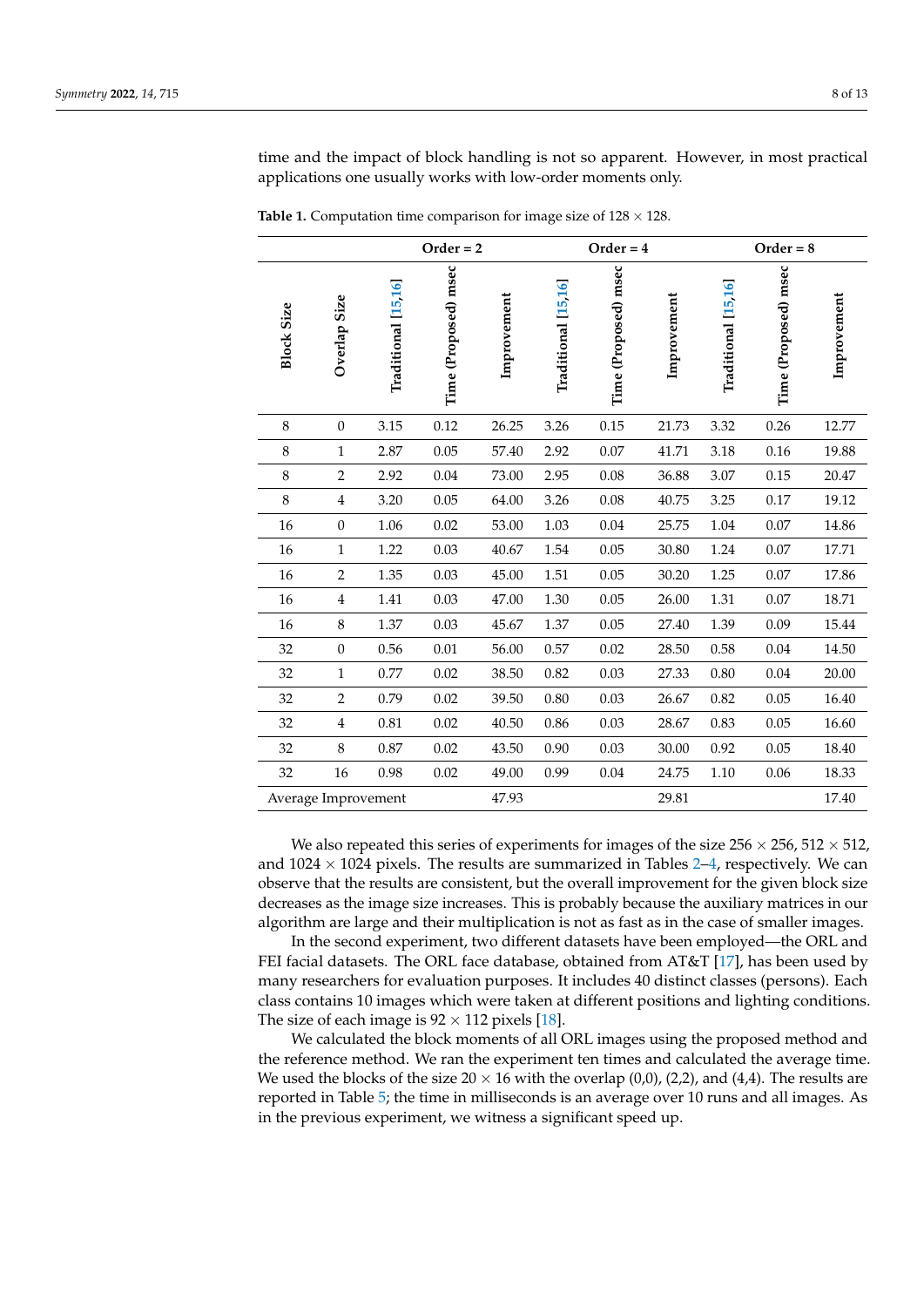|                   |                         |                     | $Order = 2$          |             |                     | $Order = 4$          |             |                     | $Order = 8$          |             |
|-------------------|-------------------------|---------------------|----------------------|-------------|---------------------|----------------------|-------------|---------------------|----------------------|-------------|
| <b>Block Size</b> | Overlap Size            | Traditional [15,16] | Time (Proposed) msec | Improvement | Traditional [15,16] | Time (Proposed) msec | Improvement | Traditional [15,16] | Time (Proposed) msec | Improvement |
| 8                 | $\boldsymbol{0}$        | 11.95               | 0.56                 | 21.34       | 9.59                | 0.58                 | 16.53       | 9.98                | 1.26                 | 7.92        |
| 8                 | $\mathbf{1}$            | 9.52                | 0.20                 | 47.60       | 10.36               | 0.40                 | 25.90       | 9.91                | 1.00                 | 9.91        |
| $\,8\,$           | $\overline{2}$          | 9.57                | 0.17                 | 56.29       | 9.63                | 0.43                 | 22.40       | 9.95                | 0.81                 | 12.28       |
| $\,8\,$           | $\overline{4}$          | 9.99                | 0.21                 | 47.57       | 10.04               | 0.47                 | 21.36       | 10.65               | 0.98                 | 10.87       |
| 16                | 0                       | 2.76                | 0.09                 | 30.67       | 2.81                | 0.21                 | 13.38       | 2.97                | 0.42                 | 7.07        |
| 16                | $\mathbf{1}$            | 3.19                | 0.09                 | 35.44       | 3.19                | 0.20                 | 15.95       | 3.52                | 0.42                 | 8.38        |
| 16                | $\overline{2}$          | 3.26                | 0.09                 | 36.22       | 3.24                | 0.19                 | 17.05       | 3.48                | 0.41                 | 8.49        |
| 16                | $\overline{\mathbf{4}}$ | 3.56                | 0.09                 | 39.56       | 3.38                | 0.20                 | 16.90       | 3.78                | 0.44                 | 8.59        |
| 16                | 8                       | 4.05                | 0.12                 | 33.75       | 3.82                | 0.23                 | 16.61       | 3.93                | 0.47                 | 8.36        |
| 32                | 0                       | 1.17                | 0.08                 | 14.63       | 1.22                | 0.13                 | 9.38        | 1.30                | 0.21                 | 6.19        |
| 32                | $\mathbf{1}$            | 2.36                | $0.07\,$             | 33.71       | 1.61                | 0.11                 | 14.64       | 1.63                | 0.20                 | 8.15        |
| 32                | $\overline{2}$          | 1.76                | 0.08                 | 22.00       | 1.49                | 0.11                 | 13.55       | 1.67                | 0.20                 | 8.35        |
| 32                | $\overline{\mathbf{4}}$ | 1.96                | 0.08                 | 24.50       | 1.61                | 0.12                 | 13.42       | 1.67                | 0.20                 | 8.35        |
| 32                | 8                       | 1.82                | 0.08                 | 22.75       | 1.83                | 0.10                 | 18.30       | 1.91                | 0.21                 | 9.10        |
| 32                | 16                      | 2.39                | 0.09                 | 26.56       | 2.17                | 0.11                 | 19.73       | 3.14                | 0.24                 | 13.08       |
|                   | Average Improvement     |                     |                      | 32.84       |                     |                      | 17.01       |                     |                      | 9.01        |

<span id="page-8-0"></span>**Table 2.** Computation time comparison for image size of 256  $\times$  256.

**Table 3.** Computation time comparison for image size of  $512 \times 512$ .

|                   |                        | $Order = 2$             |                      |             | $Order = 4$                    |                      |             | $Order = 8$         |                         |             |
|-------------------|------------------------|-------------------------|----------------------|-------------|--------------------------------|----------------------|-------------|---------------------|-------------------------|-------------|
| <b>Block Size</b> | <b>Size</b><br>Overlap | [15, 16]<br>Traditional | Time (Proposed) msec | Improvement | [15, 16]<br><b>Traditional</b> | Time (Proposed) msec | Improvement | Traditional [15,16] | msec<br>Time (Proposed) | Improvement |
| 8                 | $\mathbf{0}$           | 34.61                   | 1.54                 | 22.47       | 34.70                          | 3.43                 | 10.12       | 36.26               | 7.62                    | 4.76        |
| 8                 | $\mathbf{1}$           | 35.58                   | 0.83                 | 42.87       | 36.24                          | 2.45                 | 14.79       | 38.35               | 6.09                    | 6.30        |
| 8                 | $\overline{2}$         | 36.05                   | 1.32                 | 27.31       | 36.33                          | 2.81                 | 12.93       | 39.05               | 7.55                    | 5.17        |
| 8                 | 4                      | 38.05                   | 1.17                 | 32.52       | 38.08                          | 2.41                 | 15.80       | 40.15               | 5.90                    | 6.81        |
| 16                | $\theta$               | 9.61                    | 0.36                 | 26.69       | 9.72                           | 0.73                 | 13.32       | 10.32               | 2.46                    | 4.20        |
| 16                | $\mathbf{1}$           | 11.18                   | 0.67                 | 16.69       | 11.86                          | 1.34                 | 8.85        | 11.87               | 2.51                    | 4.73        |
| 16                | $\overline{2}$         | 11.69                   | 0.64                 | 18.27       | 12.71                          | 1.06                 | 11.99       | 12.46               | 3.20                    | 3.89        |
| 16                | $\overline{4}$         | 14.10                   | 0.71                 | 19.86       | 12.06                          | 1.20                 | 10.05       | 12.66               | 3.36                    | 3.77        |
| 16                | 8                      | 13.61                   | 0.73                 | 18.64       | 13.19                          | 0.77                 | 17.13       | 14.11               | 3.28                    | 4.30        |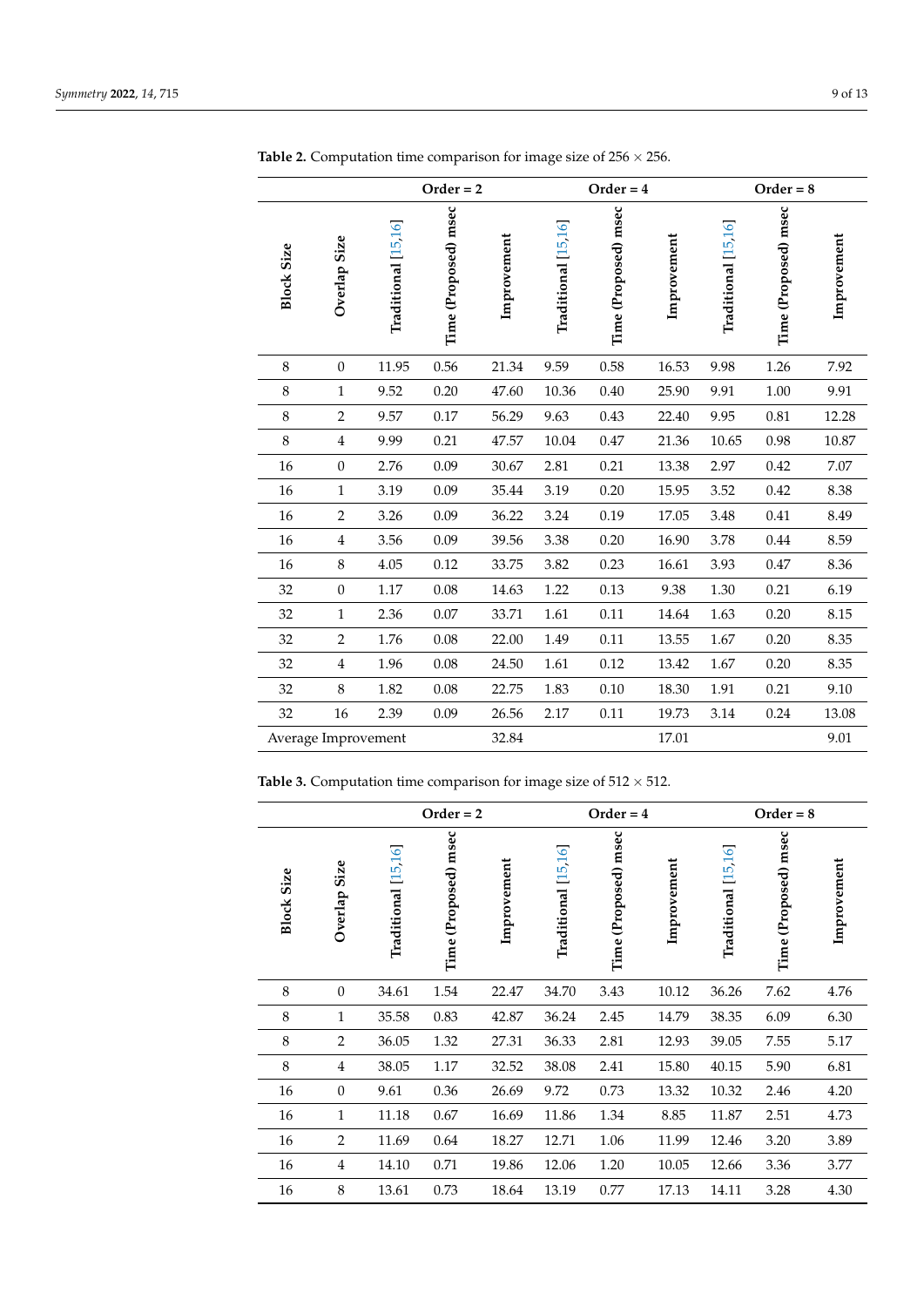|                     |                 | $Order = 2$                  |                         |             |                         | $Order = 4$          |             |                         | $Order = 8$          |             |  |
|---------------------|-----------------|------------------------------|-------------------------|-------------|-------------------------|----------------------|-------------|-------------------------|----------------------|-------------|--|
| <b>Block Size</b>   | Size<br>Overlap | $\text{traditional}$ [15,16] | (Proposed) msec<br>Time | Improvement | [15, 16]<br>Traditional | Time (Proposed) msec | Improvement | [15, 16]<br>Traditional | Time (Proposed) msec | Improvement |  |
| 32                  | $\mathbf{0}$    | 3.81                         | 0.36                    | 10.58       | 4.03                    | 0.64                 | 6.30        | 3.65                    | 1.27                 | 2.87        |  |
| 32                  | $\mathbf{1}$    | 5.07                         | 0.35                    | 14.49       | 5.24                    | 0.38                 | 13.79       | 5.47                    | 0.71                 | 7.70        |  |
| 32                  | $\overline{2}$  | 5.45                         | 0.37                    | 14.73       | 5.30                    | 0.62                 | 8.55        | 5.30                    | 0.69                 | 7.68        |  |
| 32                  | $\overline{4}$  | 5.40                         | 0.23                    | 23.48       | 5.85                    | 0.71                 | 8.24        | 5.57                    | 0.94                 | 5.93        |  |
| 32                  | 8               | 6.21                         | 0.33                    | 18.82       | 6.23                    | 0.71                 | 8.77        | 6.23                    | 0.78                 | 7.99        |  |
| 32                  | 16              | 7.76                         | 0.30                    | 25.87       | 7.99                    | 0.78                 | 10.24       | 9.84                    | 1.43                 | 6.88        |  |
| Average Improvement |                 |                              |                         | 22.22       |                         |                      | 11.39       |                         |                      | 5.53        |  |

**Table 3.** *Cont.*

<span id="page-9-0"></span>**Table 4.** Computation time comparison for image size of  $1024 \times 1024$ .

|                     |                  |                                 | $Order = 2$          |             | $Order = 4$         |                      |             | $Order = 8$         |                      |             |
|---------------------|------------------|---------------------------------|----------------------|-------------|---------------------|----------------------|-------------|---------------------|----------------------|-------------|
| <b>Block Size</b>   | Overlap Size     | Time (Traditional) msec [15,16] | Time (Proposed) msec | Improvement | Traditional [15,16] | Time (Proposed) msec | Improvement | Traditional [15,16] | Time (Proposed) msec | Improvement |
| 8                   | $\boldsymbol{0}$ | 134.58                          | 9.51                 | 14.15       | 136.34              | 23.55                | 5.79        | 144.51              | 53.93                | 2.68        |
| $\,8\,$             | $\mathbf{1}$     | 140.77                          | 9.94                 | 14.16       | 142.47              | 23.47                | 6.07        | 147.35              | 49.68                | 2.97        |
| $\,8\,$             | $\overline{2}$   | 142.26                          | 7.04                 | 20.21       | 144.32              | 20.93                | 6.90        | 156.78              | 48.73                | 3.22        |
| 8                   | $\overline{4}$   | 147.96                          | 7.73                 | 19.14       | 149.74              | 21.07                | 7.11        | 160.01              | 55.23                | 2.90        |
| 16                  | $\boldsymbol{0}$ | 38.26                           | 4.95                 | 7.73        | 39.31               | 9.33                 | 4.21        | 40.82               | 24.04                | 1.70        |
| 16                  | $\mathbf 1$      | 43.34                           | 4.94                 | 8.77        | 44.07               | 10.34                | 4.26        | 47.84               | 20.32                | 2.35        |
| 16                  | $\overline{2}$   | 44.94                           | 5.00                 | 8.99        | 44.88               | 9.08                 | 4.94        | 48.97               | 20.65                | 2.37        |
| 16                  | $\bf 4$          | 46.51                           | 5.04                 | 9.23        | 46.20               | 9.26                 | 4.99        | 50.93               | 23.68                | 2.15        |
| 16                  | $\,8\,$          | 51.29                           | 5.12                 | 10.02       | 50.56               | 10.17                | 4.97        | 56.11               | 19.70                | 2.85        |
| 32                  | $\boldsymbol{0}$ | 14.41                           | 2.57                 | 5.61        | 14.02               | 4.94                 | 2.84        | 14.56               | 9.28                 | 1.57        |
| 32                  | $\mathbf{1}$     | 19.57                           | 2.59                 | 7.56        | 20.29               | 5.29                 | 3.84        | 20.15               | 6.10                 | 3.30        |
| 32                  | $\sqrt{2}$       | 19.86                           | 2.61                 | 7.61        | 19.23               | 5.01                 | 3.84        | 20.35               | 7.87                 | 2.59        |
| 32                  | $\bf 4$          | 20.73                           | 2.69                 | 7.71        | 19.93               | 5.01                 | 3.98        | 21.66               | 9.70                 | 2.23        |
| 32                  | $\,8\,$          | 23.58                           | 2.64                 | 8.93        | 23.52               | 4.88                 | 4.82        | 26.74               | 9.87                 | 2.71        |
| 32                  | 16               | 29.60                           | 2.73                 | 10.84       | 29.10               | 4.48                 | 6.50        | 41.20               | 8.49                 | 4.85        |
| Average Improvement |                  |                                 | 10.71                |             |                     | 5.00                 |             |                     | 2.70                 |             |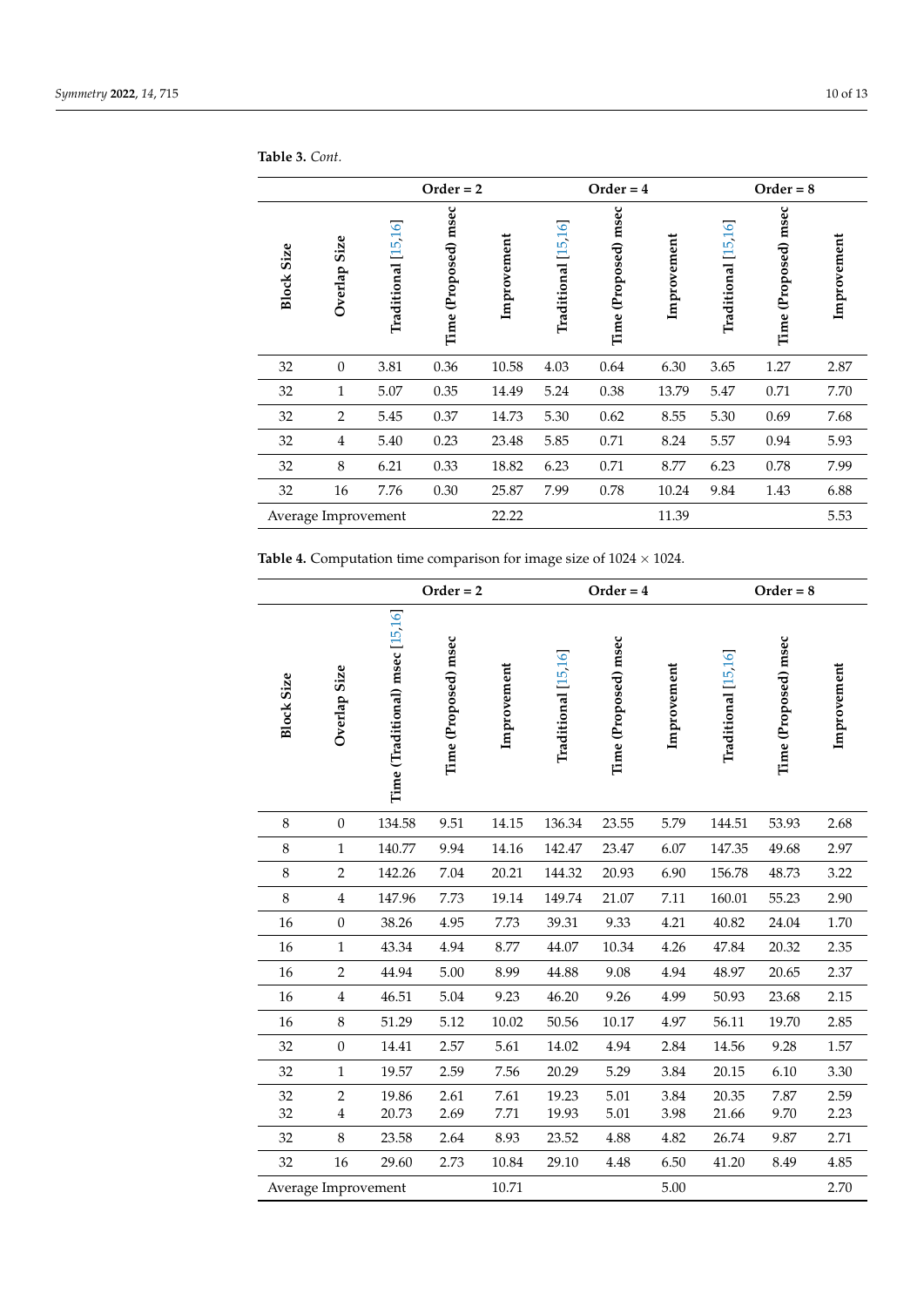The FEI dataset [\[19\]](#page-12-6) is a Brazilian facial dataset composed of 200 faces. In the experiment, we have included 10 images of each person with a size of  $480 \times 640$ . The images show various expressions and head poses. We used the block size of  $48 \times 48$  and five overlap sizes as shown in Table [6.](#page-10-1) The results again show a substantial speed up in all settings.

<span id="page-10-0"></span>**Table 5.** Computation time (in msec) and improvement for the proposed and reference algorithms on the ORL dataset.

| <b>Overlap Size</b> | <b>Traditional Algorithms</b> | <b>Proposed Algorithm</b> | Improvement |
|---------------------|-------------------------------|---------------------------|-------------|
| (0,0)               | 1.381                         | 0.137                     | 10.12       |
| (2,2)               | 1.762                         | 0.151                     | 11.70       |
| (4,4)               | 2.518                         | 0.167                     | 15.07       |

<span id="page-10-1"></span>**Table 6.** Computation time (in msec) and improvement for the proposed and reference algorithms performed on the FEI dataset.

| <b>Overlap Size</b> | <b>Traditional Algorithms</b> | <b>Proposed Algorithm</b> | Improvement |
|---------------------|-------------------------------|---------------------------|-------------|
| (1,1)               | 13.715                        | 5.298                     | 2.59        |
| (2,2)               | 14.334                        | 5.361                     | 2.67        |
| (4,4)               | 15.857                        | 5.497                     | 2.88        |
| (6,6)               | 18.965                        | 5.619                     | 3.38        |
| (8,8)               | 20.943                        | 5.863                     | 3.57        |
| Average             | 16.770                        | 5.530                     | 3.03        |

Finally, we tested the performance of the 3D version of our algorithm. We used 19 model images from the well known McGill benchmark dataset [\[20\]](#page-12-7). We alternated each sample by shift and rotation such that 1252 versions of each object were generated, which resulted in a total number of 23,788 objects. The Charlier polynomials are used in this experiment [\[21\]](#page-12-8). The speed analysis for various block sizes and overlaps is given in Table [7.](#page-10-2) The last column of the table shows the improvement factor.

<span id="page-10-2"></span>

|  |  | <b>Table 7.</b> Computation time (msec) for the proposed and traditional algorithms in 3D. |
|--|--|--------------------------------------------------------------------------------------------|
|--|--|--------------------------------------------------------------------------------------------|

| <b>Block Size</b>        | <b>Overlap Size</b> | Traditional Algorithm Proposed Algorithm Improvement |        |      |  |  |  |  |
|--------------------------|---------------------|------------------------------------------------------|--------|------|--|--|--|--|
|                          | 0, 0, 0             | 22.075                                               | 7.941  | 2.78 |  |  |  |  |
| $64 \times 64 \times 64$ | 2, 2, 2             | 24.909                                               | 9.826  | 2.54 |  |  |  |  |
|                          | 4, 4, 4             | 28.700                                               | 10.157 | 2.83 |  |  |  |  |
|                          | 0, 0, 0             | 27.926                                               | 8.400  | 3.32 |  |  |  |  |
| $32 \times 32 \times 32$ | 2, 2, 2             | 35.139                                               | 10.637 | 3.30 |  |  |  |  |
|                          | 4, 4, 4             | 42.128                                               | 11.348 | 3.71 |  |  |  |  |
|                          | 0, 0, 0             | 89.398                                               | 12.130 | 7.37 |  |  |  |  |
| $16 \times 16 \times 16$ | 2, 2, 2             | 118.817                                              | 16.045 | 7.41 |  |  |  |  |
|                          | 4, 4, 4             | 154.998                                              | 20.003 | 7.75 |  |  |  |  |
| Average                  |                     |                                                      |        |      |  |  |  |  |

#### **4. Conclusions**

In this paper, we proposed a method for fast calculation of features of overlapping image blocks. The main idea is based on a construction of auxiliary matrices that virtually "extend" the original image and make it possible to avoid time-consuming calculations in loops. These matrices can be pre-calculated, stored, and used repeatedly since they are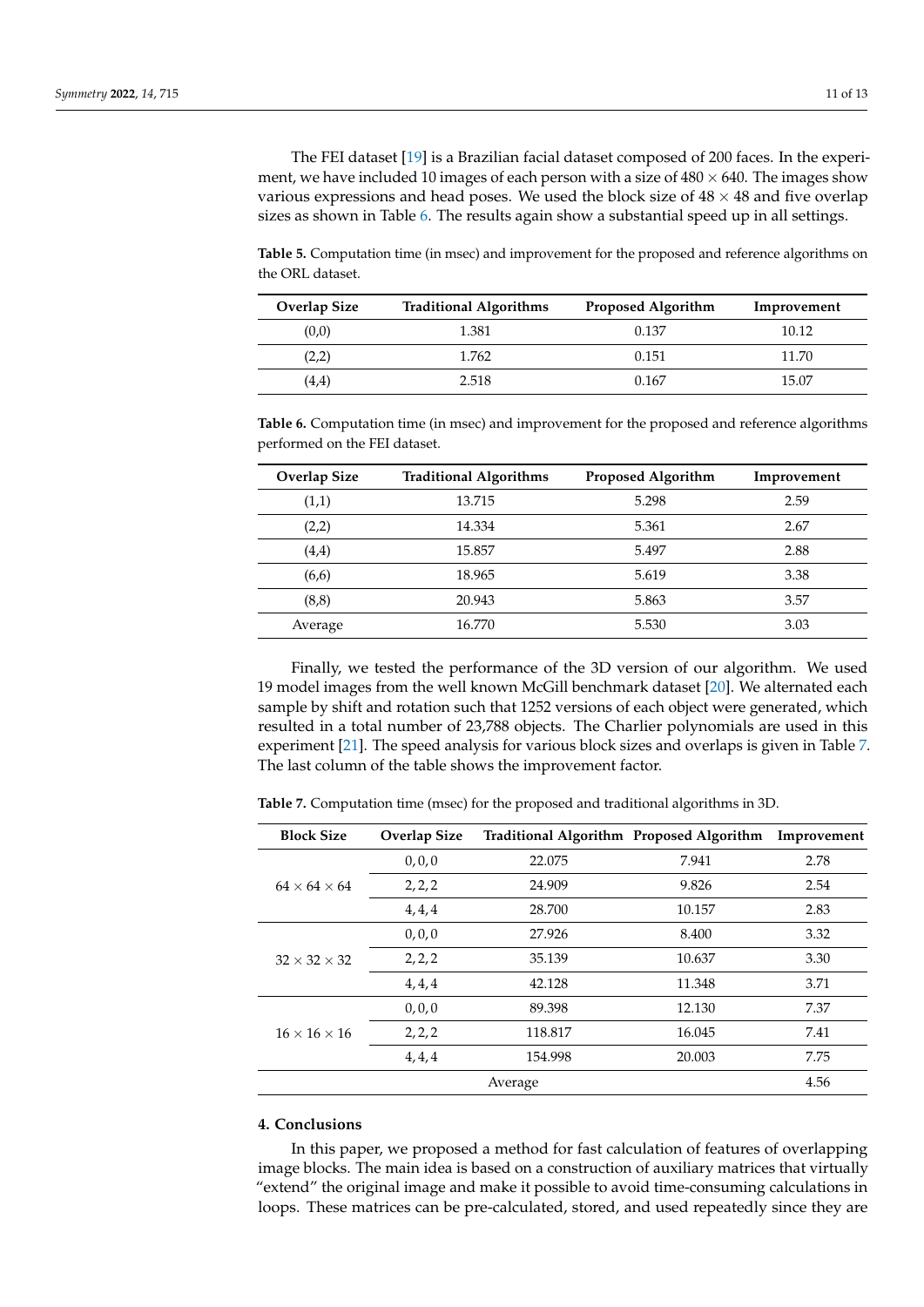independent of the image itself. We verified experimentally that the speed up, compared with the traditional approach, may be up to 20 times depending on the block parameters. The method is applicable to the calculation of any integral features such as moments and other transform coefficients (including Meixner [\[22\]](#page-12-9) and Krawtchouk [\[23\]](#page-12-10)), if the multivariate basis functions of the transformation are separable. The algorithm may find an application wherever a local, block-based image processing description and recognition is required.

**Author Contributions:** Conceptualization, S.H.A. and B.M.M.; methodology, S.H.A. and B.M.M.; software, S.H.A. and B.M.M.; validation, J.F., K.A.A.-U. and S.M.S.; investigation, K.A.A.-U., S.M.S. and B.M.M.; resources, J.F. and S.H.A.; writing—original draft preparation, B.M.M. and K.A.A.-U.; writing—review and editing, J.F. and S.M.S.; visualization, S.M.S., K.A.A.-U. and B.M.M.; project administration, S.H.A. and J.F. All authors have read and agreed to the published version of the manuscript.

**Funding:** This research received no external funding.

**Institutional Review Board Statement:** Not applicable.

**Informed Consent Statement:** Not applicable.

**Data Availability Statement:** All the links and how to obtain the presented data in this paper, if it is publicly available, can be found through the referenced papers.

**Acknowledgments:** The authors would also like to thank the University of Baghdad, University of Hai'l, and King Fahad University of Petroleum and Minerals for their help and support. Jan Flusser has been supported by the Czech Science Foundation under the grant No. GA21-03921S, by the *Praemium Academiae*, and by Joint Laboratory Salome 2.

**Conflicts of Interest:** The authors declare no conflict of interest.

# **Abbreviations**

The following abbreviations are used in this manuscript:

- 2D Two dimension
- 3D Three dimension
- MKL Math Kernel Library
- msec millisecond

# **References**

- <span id="page-11-0"></span>1. Alted, F. Why modern CPUs are starving and what can be done about it. *Comput. Sci. Eng.* **2010**, *12*, 68–71. [\[CrossRef\]](http://doi.org/10.1109/MCSE.2010.51)
- <span id="page-11-1"></span>2. Abdulhussain, S.H.; Rahman Ramli, A.; Mahmmod, B.M.; Iqbal Saripan, M.; Al-Haddad, S.; Baker, T.; Flayyih, W.N.; Jassim, W.A. A Fast Feature Extraction Algorithm for Image and Video Processing. In Proceedings of the 2019 International Joint Conference on Neural Networks (IJCNN), Budapest, Hungary, 14–19 July 2019; IEEE: Piscataway, NJ, USA, 2019; pp. 1–8. [\[CrossRef\]](http://dx.doi.org/10.1109/IJCNN.2019.8851750)
- <span id="page-11-2"></span>3. Oyewola, D.O.; Dada, E.G.; Misra, S.; Damaševičius, R. Detecting cassava mosaic disease using a deep residual convolutional neural network with distinct block processing. *PeerJ Comput. Sci.* **2021**, *7*, e352. [\[CrossRef\]](http://dx.doi.org/10.7717/peerj-cs.352) [\[PubMed\]](http://www.ncbi.nlm.nih.gov/pubmed/33817002)
- <span id="page-11-3"></span>4. Kim, B.G.; Park, D.J. Adaptive image normalisation based on block processing for enhancement of fingerprint image. *Electron. Lett.* **2002**, *38*, 696–698. [\[CrossRef\]](http://dx.doi.org/10.1049/el:20020507)
- <span id="page-11-4"></span>5. Farokhi, S.; Sheikh, U.U.; Flusser, J.; Yang, B. Near infrared face recognition using Zernike moments and Hermite kernels. *Inf. Sci.* **2015**, *316*, 234–245. [\[CrossRef\]](http://dx.doi.org/10.1016/j.ins.2015.04.030)
- <span id="page-11-5"></span>6. Fan, X.; Tjahjadi, T. A dynamic framework based on local Zernike moment and motion history image for facial expression recognition. *Pattern Recognit.* **2017**, *64*, 399–406. [\[CrossRef\]](http://dx.doi.org/10.1016/j.patcog.2016.12.002)
- <span id="page-11-6"></span>7. Li, Z.; Xiang, J.; Gong, L.; Blaauw, D.; Chakrabarti, C.; Kim, H.S. Low complexity, hardware-efficient neighbor-guided sgm optical flow for low-power mobile vision applications. *IEEE Trans. Circuits Syst. Video Technol.* **2018**, *29*, 2191–2204. [\[CrossRef\]](http://dx.doi.org/10.1109/TCSVT.2018.2854284)
- <span id="page-11-7"></span>8. Rai, S.; Bhatt, J.S.; Patra, S. An unsupervised deep learning framework for medical image denoising. *arXiv* **2021**, arXiv:2103.06575.
- <span id="page-11-8"></span>9. Mousa, A.K. Tamper Detection in Color Image. *Baghdad Sci. J.* **2008**, *5, 155–159*.
- <span id="page-11-9"></span>10. AL-Hadithy, S.S.; Ghadah, K.; Al-Khafaji; Siddeq, M. Adaptive 1-D Polynomial Coding of C621 Base for Image Compression. *Turk. J. Comput. Math. Educ. (Turcomat)* **2021**, *12*, 5720–5731.
- <span id="page-11-10"></span>11. Baldev, S.; Rathore, P.K.; Peesapati, R.; Anumandla, K.K. A directional and scalable streaming deblocking filter hardware architecture for HEVC decoder. *Microprocess. Microsyst.* **2021**, *84*, 104029. [\[CrossRef\]](http://dx.doi.org/10.1016/j.micpro.2021.104029)
- <span id="page-11-11"></span>12. Flusser, J.; Suk, T.; Zitová, B. *2D and 3D Image Analysis by Moments*; John Wiley & Sons: Hoboken, NJ, USA, 2016.